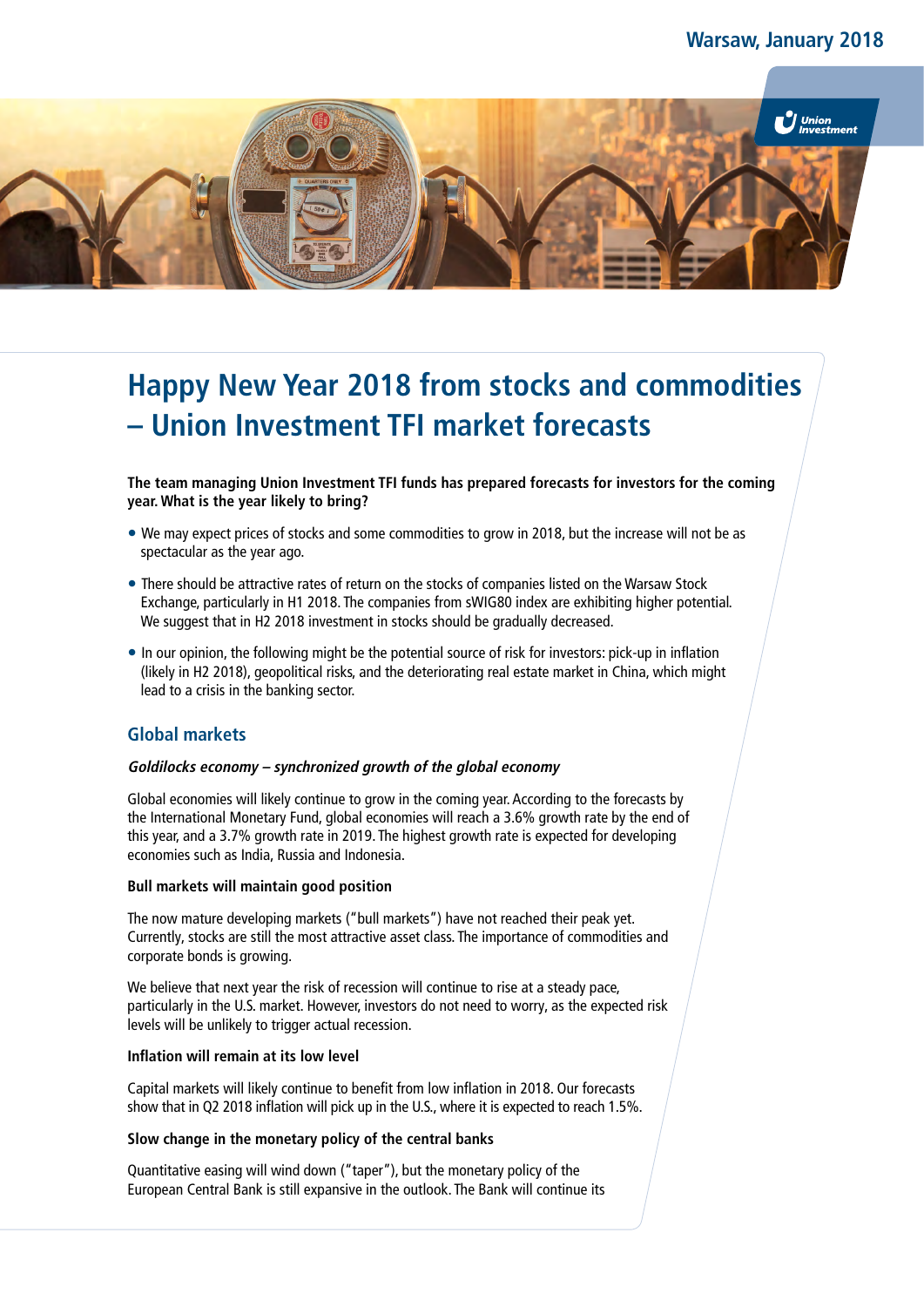# **Warsaw, January 2018**



policy of assets' purchase from coupon bonds and reinvestment of funds from redeemed bonds, to name a few; this policy will be effective even after the closing of the QE program that is planned for September 2018. Such dovish communication should persuade investors to invest in more risky assets. The zero interest rate policy will probably last at least until 2019.

Following the December increase in the interest rate, the U.S. Federal Reserve has announced three more interest rate rises in 2018.

The monetary policy of the central banks is thus slowly changing its direction.

#### **Further growth in the prices of stocks**

Due to a favourable market situation, global stock markets will probably see further inflow of assets from the "Great Rotation" of bonds to stocks. We believe that, as part of the small rotation within stocks, the investors will shift their interest from the "growth" to "value" companies; this however will not apply to Poland, due to the adjustment of the stock prices in the SME sector. Investors should focus on stocks with high trading liquidity. European stocks should be a better alternative to the U.S. stocks. We also recommend stocks from emerging markets, including some of the BRICS and East Asian countries.

#### **Commodities: crude oil and industrial metals will dominate**

We forecast that the next year will see a moderate growth in the prices of black gold. We expect crude oil prices to stand at USD 70/Barrel.

Industrial metals may also deserve investors' attention. What makes the prices of these commodities grow are good PMI readings, global economic growth, growing demand of industry and weak dollar.

We believe that due to moderate inflation, gold – as of Q4 2018 – might constitute alternative investment.

## **Greatest risks in 2018**

Investors should keep a close eye on China this coming year, as in keeping with the new direction, its economy will shift from cheap labour towards better quality and added value. This might temporarily slow down the GDP growth rate. Should this be the case, the market will be adjusted.

2018 hot topics will surely include cryptocurrencies, Brexit, elections in Italy and unpredictability of North Korea.

## **Focus on Poland**

#### **Minor slowdown in the GDP growth rate, higher inflation and interest rates' rise**

This year's GDP readings are very good. The sensational reading on Q3 2017 should mean that Q4 should also be characterised by a similar growth rate. Therefore, we keep our forecast of 4.4%. However, in 2018, we expect that the economic growth rate will drop to 4%, which will, in our opinion, be the result of the absence of a